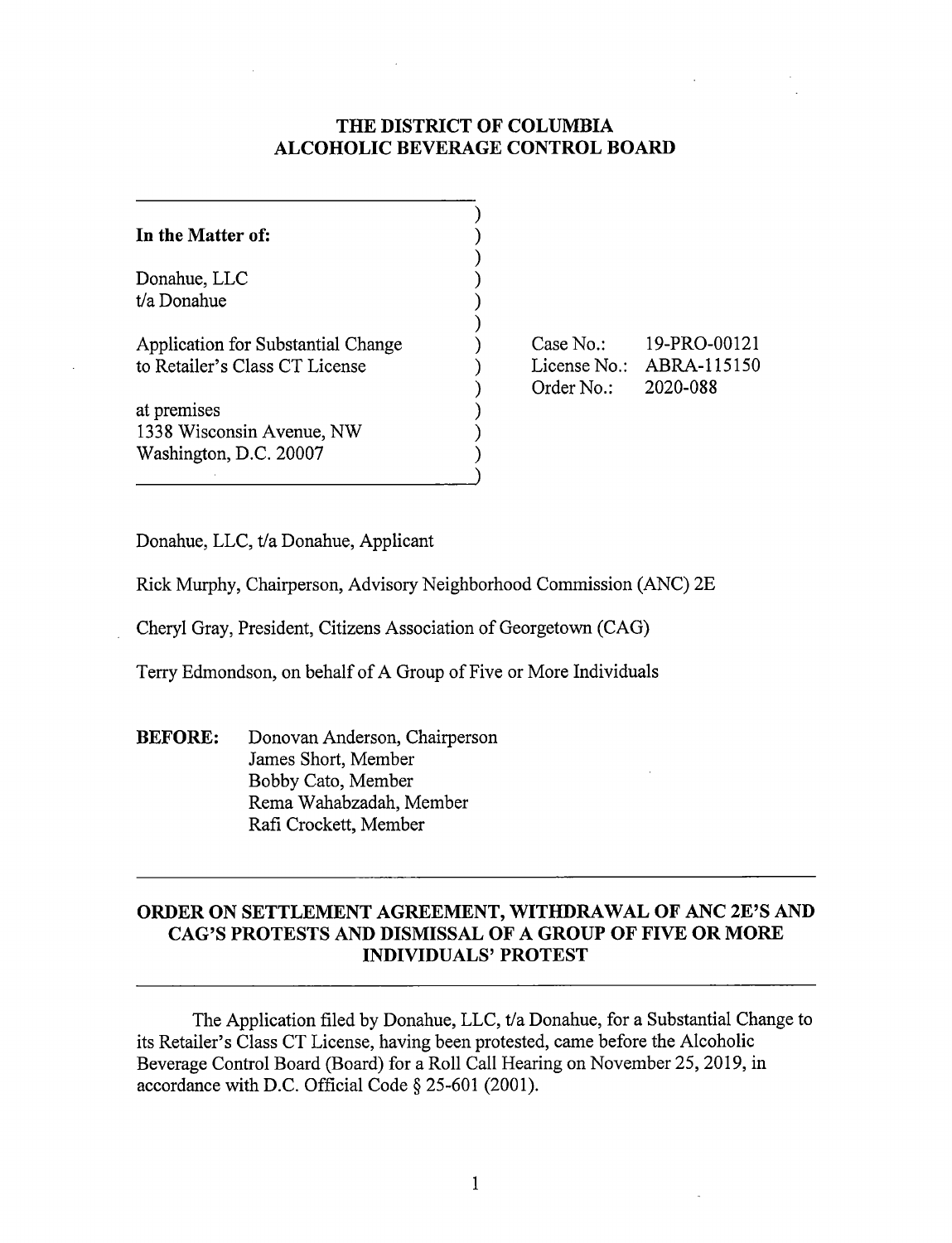The official records of the Board reflect that the Applicant, ANC 2E, and CAG entered into a Settlement Agreement (Agreement), dated January 20, 2020, that governs the operations of the Applicant's establishment.

The Agreement has been reduced to writing and has been properly executed and filed with the Board. The Applicant; Chairperson Rick Murphy, on behalf of ANC 2E; and Cheryl Gray, on behalf of CAG; are signatories to the Agreement.

This Agreement constitutes a withdrawal of the Protests filed by ANC 2E and CAG of this Application.

In addition, the Board dismissed the Protest of the Group of Five or More Individuals pursuant to D.C. Official Code  $\S$  25-609(b), which states that "... In the event that an affected ANC submits a settlement agreement to the Board on a protested license application, the Board, upon its approval of the settlement agreement, shall dismiss any protest of a group of no fewer than 5 residents or property owners meeting the requirements of  $\S 25-601(2)$ ..."

Accordingly, it is this 5th day of February, 2020, **ORDERED** that:

- 1. The Application filed by Donahue, LLC, t/a Donahue, for a Substantial Change to its Retailer's Class CT License, located at 1338 Wisconsin Avenue, NW, Washington, D.C., is **GRANTED;**
- 2. The Protests of ANC 2E and CAG in this matter are hereby **WITHDRAWN;**
- 3. The above-referenced Settlement Agreement submitted by the parties to govern the operations of the Applicant's establishment is **APPROVED** and **INCORPORATED** as part of this Order, except for the following modifications:

Subsection 3(A) (Hours of Operation and Sales, Service & Consumption of Alcoholic Beverages) – This Subsection shall be removed.

Section 13 (Binding Effect) – The following language shall be removed: "and assigns."

The parties have agreed to these modifications.

- 4. The Protest of the Group of Five or More Individuals is **DISMISSED;** and
- 5. Copies of this Order shall be sent to the Applicant, ANC 2E, CAG, and Terry Edmondson, on behalf of the Group of Five or More Individuals.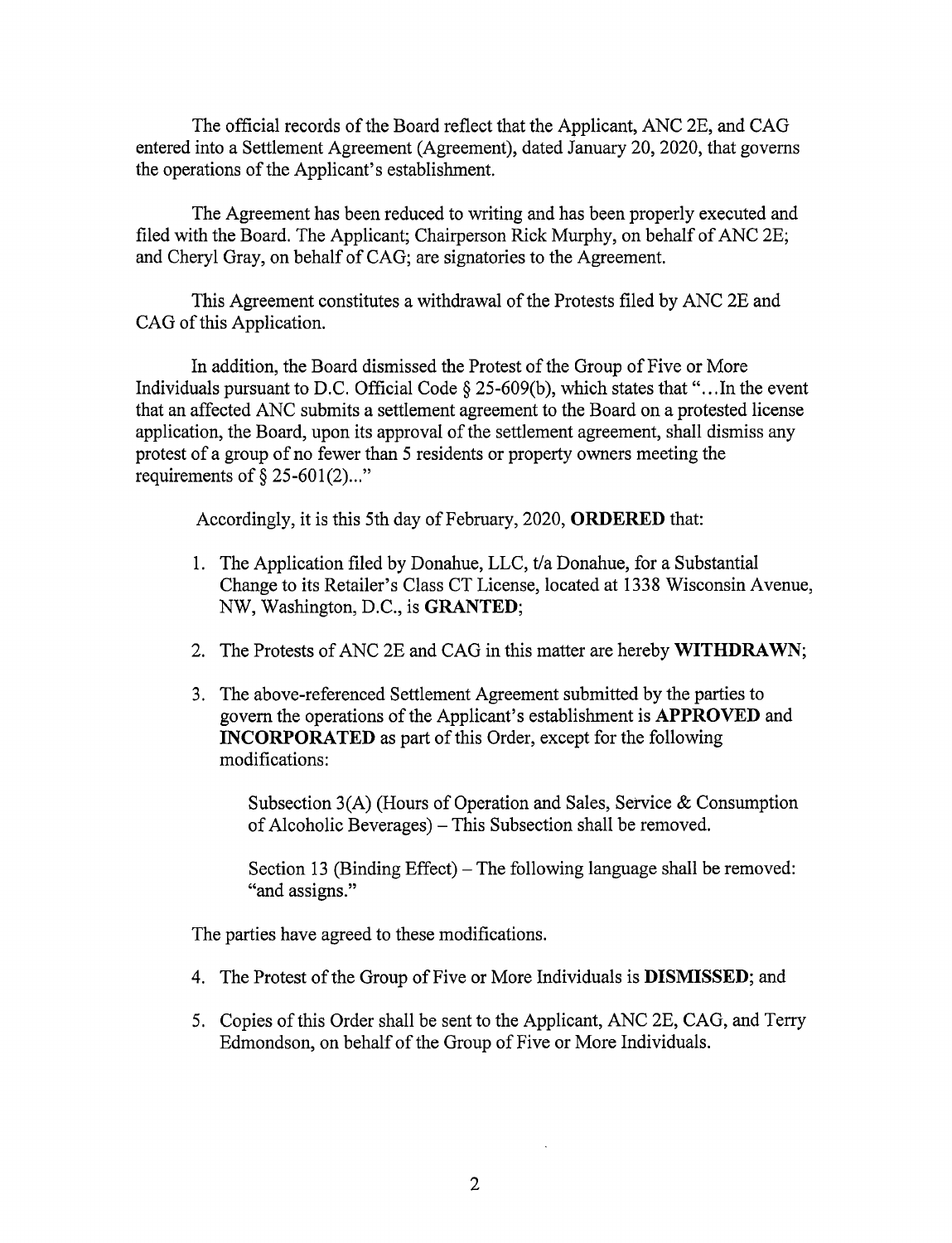District of Columbia Alcoholic Beverage Control Board

POVNe Donovan Anderson, Chairperson  $\mathcal{N}$ . James Short, Momber

Bobby Cato, Member

Rema Wahabzadah, Member

 $C_1$ Rosaly Rafi<sup>2</sup>Crockett, Member

Pursuant to D.C. Official Code § 25-433(d)(1), any party adversely affected may file a Motion for Reconsideration of this decision within ten ( 10) days of service of this Order with the Alcoholic Beverage Regulation Administration, 2000 14<sup>th</sup> Street, N.W., Suite 400S, Washington, DC 20009.

Also, pursuant to section 11 of the District of Columbia Administrative Procedure Act, Pub. L. 90-614, 82 Stat. 1209, D.C. Official Code §2-510 (2001), and Rule 15 of the District of Columbia Court of Appeals, any party adversely affected has the right to appeal this Order by filing a petition for review, within thirty (30) days of the date of service of this Order, with the District of Columbia Court of Appeals, 430 E Street, N.W., Washington, D.C. 20001; (202/879-1010). However, the timely filing of a Motion for Reconsideration pursuant to 23 DCMR § 1719 .1 (2008) stays the time for filing a petition for review in the District of Columbia Court of Appeals until the Board rules on the motion. See D.C. App. Rule 15(b) (2004).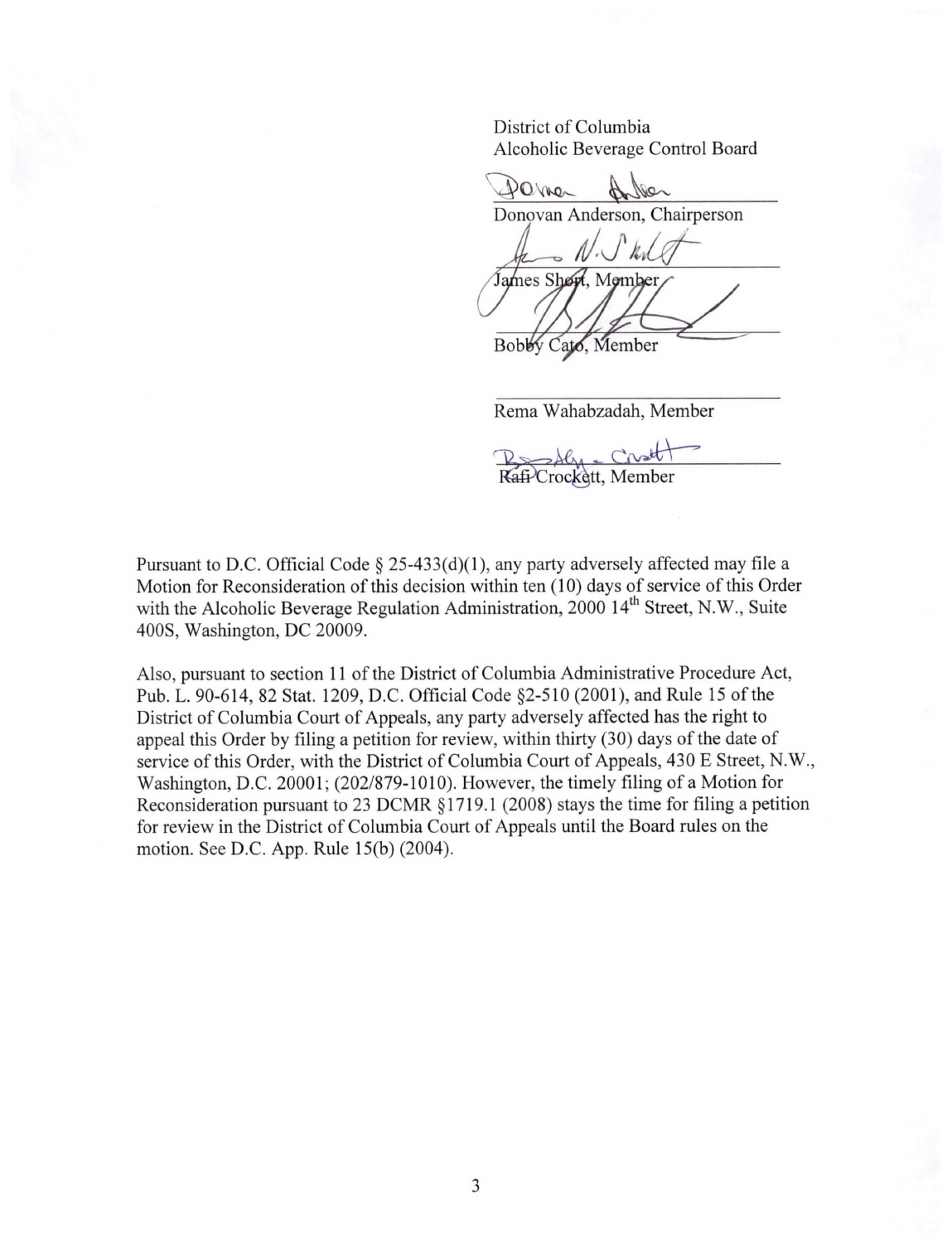#### **SETTLEMENT AGREEMENT** BETWEEN DONAHUE LLC, ADVISORY NEIGHBORHOOD COMMISSION 2E, AND THE **CITIZENS ASSOCIATION OF GEORGETOWN**

THIS SETTLEMENT AGREEMENT ("Agreement") is made on this 20th day of January, 2020 by and between Donahue LLC ("Applicant"), Advisory Neighborhood Commission 2E ("ANC2E") and The Citizens Association of Georgetown ("CAG"), also referred to collectively as the "Parties."

#### **RECITALS**

Whereas, the Applicant has applied to the Alcoholic Beverage Regulation Administration for the transfer of an existing Class "C" Tavern License ("License") with Summer Garden Endorsement<br>for the premises located at 1338 Wisconsin Avenue, NW ("Premises");

Whereas, the Parties wish to enter into a Settlement Agreement pursuant to D.C. Official Code § 25-446 to address concerns related to peace, order and quiet;

Whereas, this Settlement Agreement is intended to replace in its entirety any and all previouslyexisting Settlement Agreements for the Premises or between the Parties, and all such previous agreements are hereby declared superseded, null and void, and of no further effect.

NOW, THEREFORE, in consideration of the recitals set forth above and the mutual covenants and conditions set forth below, the Parties agree as follows:

1. Recitals incorporated. The recitals set forth above are incorporated herein by reference.

2. Occupancy. The establishment's total occupancy load is 115, which is inclusive of the 85 seats and 100 patron occupancy load in the interior and 15 patron occupancy load on the Summer Garden.

However, no more than twelve (12) times per year, during private events hosted at the establishment, the Applicant may operate using the maximum occupancy load stated on its Certificate of Occupancy (not to exceed 15 patrons on the Summer Garden and not to exceed 170 total occupancy load). The Applicant may avail itself to the additional occupancy during a private event provided that the event attendees are limited to those who have RSVP'd for the event and the premises are closed to the general public for the duration of the event.

3. Hours of Operation and Sales, Service & Consumption of Alcoholic Beverages. Applicant agrees that its hours of operation and sales, service & consumption of alcoholic beverages shall be as follows:

· Sunday through Thursday: 11:00am - 1:30am; and

· Friday and Saturday: 11:00am - 2:30am.

Exceptions to the stated hours shall be granted for:

A. Days designated by the ABC Board as "Extended Hours for ABC Establishments" or "Daylight Savings Time Extension of Hours" Applicant may operate for one additional hour (that is, one hour later);

Page 1 of 5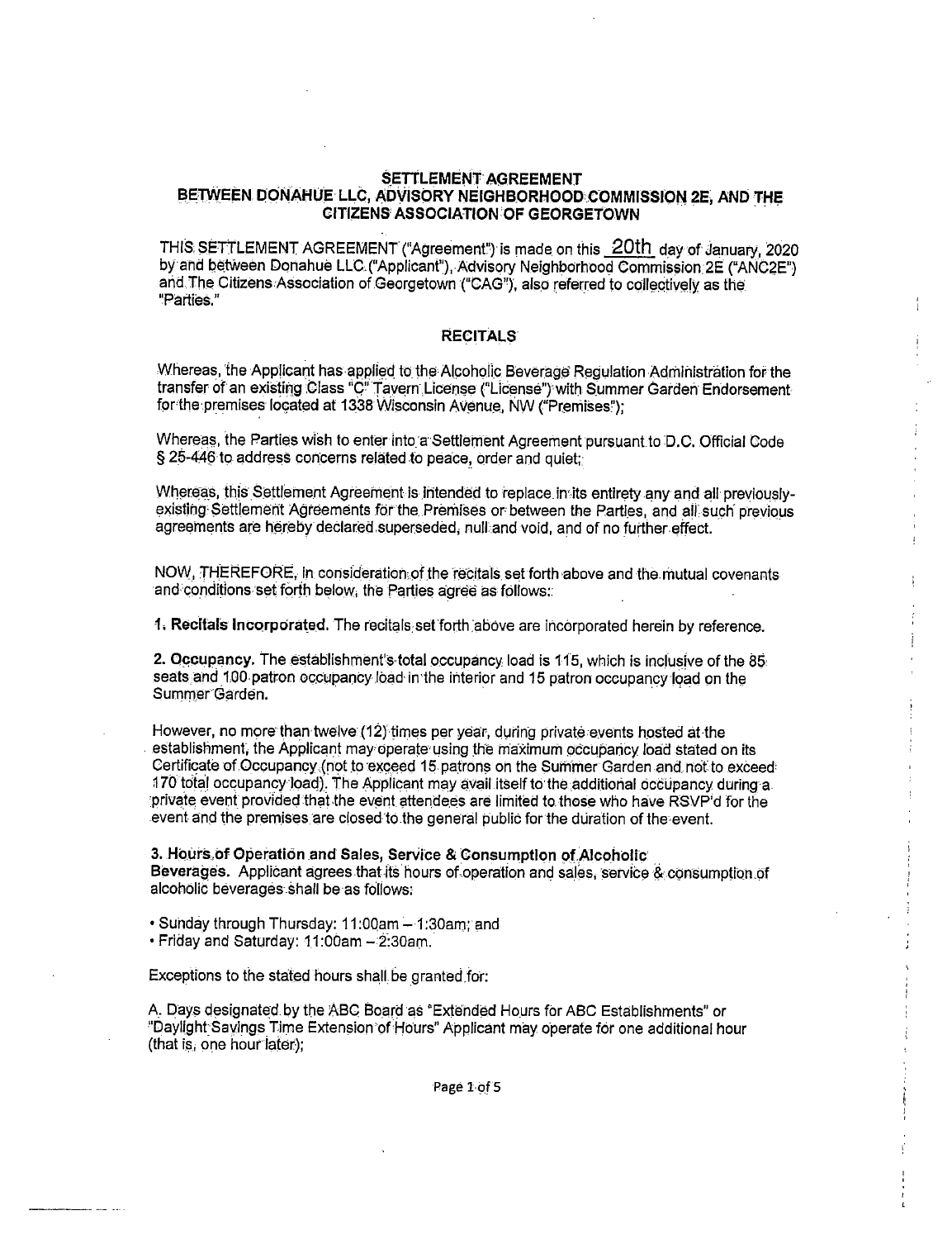B. In the event the Council of the District of Columbia or the ABC Board grants licensees in deneral extended operating hours for specific occasions, such as Inauguration or World Cup, Applicant may avail itself of such extended hours; and

C. On January 1 of each year Applicant may operate until 3:00am.

Alcohol sales shall end 30 minutes prior to closing ("last call"). However, patrons may remain on the Premises and finish consuming any alcoholic beverages purchased at or prior to last call until the end of the hours of operation.

4. Summer Garden. Applicant may hold a Summer Garden Endorsement on its ABC license. There shall be one Summer Garden on the premises. The Summer Garden maximum occupancy load shall not exceed 15 patrons. Applicant agrees that its hours of operation and sales, service & consumption of alcoholic beverages on the Summer Garden shall be as follows:

· Sunday through Thursday: 11:00am - 1:30am; and

· Friday and Saturday: 11:00am - 2:30am.

#### 5. Noise & Sound Mitigation Techniques.

- A. No music played inside the Premises nor hoise emanating from the Premises (including the Summer Garden) shall be audible outside of the Premises on O Street, NW; Wisconsin Avenue, NW; or N Street, NW (including hotels and residences fronting on said streets), at any time except while doorways are open to provide ingress or egress to and from the interior of the Premises. Doors that provide access to the interior of the Premises, including door between the interior and the Summer Garden shall be kept closed except when persons are in the act of entering or existing the interior of the Premises.
- B. Applicant agrees to construct an adjustable pergola that covers the Summer Garden to prevent noise emanating from the premises to be heard in surrounding residences. The pergola shall be the same height at the existing walls surrounding the Summer Garden. The pergola's louvers shall be adjustable allowing for it to rotate in such a manner so that when the pergola is closed, there shall be no gaps of openings between the pergola and the existing walls, essentially creating an enclosed room. The pergola shall be constructed of wood. The interior facades of the brick and concrete walls separating the Summer Garden from the properties to the south, west, and north shall be entirely covered with commercial grade Sound Silencer acoustical panels (or another brand of similar quality and absorption ability). The Summer Garden shall at all times be furnished with upholstered and cushioned chairs and sofas that provide seating for no fewer than 15 patrons.
- C. Applicant agrees that the pergola shall be closed at 9:00pm on all evenings when the Summer Garden is in use. However, after October 31, 2020, if Applicant has demonstrated to the reasonable satisfaction of ANC2E and CAG that the noise emanating from Summer Garden's operations has not disturbed nearby residents, the Parties shall reevaluate the aforementioned closing time for the pergola on weekends, potentially extending it until not later than 10:00pm on Friday and Saturday. For the purposes of this section "nearby residents" include those who live on the 3200 block of O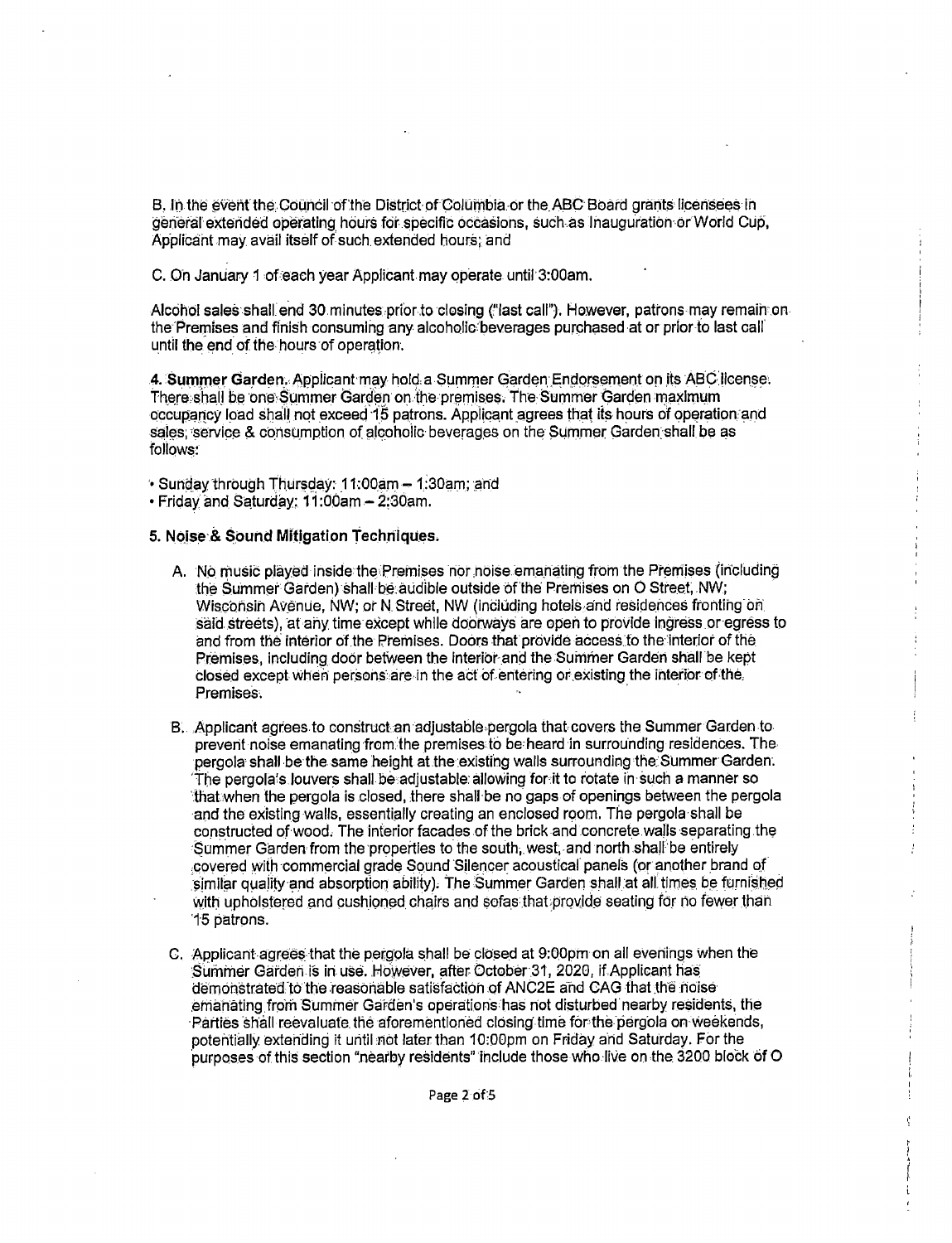Street, NW; 3200 block of N Street, NW; and the 1300 block of Potomac Street, NW, between Nand O Streets, NW.; and

D. Applicant may install two speakers on the western wall of the Summer Garden which will be pointed at the Summer Garden. The speakers contemplated are "Sonance Professional Series 4" Surface Mount Speakers," however, Applicant may substitute another brand of speaker similar quality and size. In no instance shall the LF Driver of any speaker selected exceed 4 inches in size. No subwoofers shall be installed on the Summer Garden.

6. License Endorsements. The application does not provide for Entertainment. Cover Charge. or Dancing Endorsements and no such endorsements will issue as a result of the application as filed.

#### 7. Patrons and Security.

- A. Applicant shall take reasonable and immediate action to prevent its patrons from causing unreasonable noise, disturbances, loitering, or engaging in illegal activity in the area immediately outside of the Premises; and
- B. Applicant shall maintain a clearly visible sign, with letters that are at least four inches tall, which measures at least 8 % x 11 inches, near the exits of the Premises which encourages its patrons to be respectful of the surrounding neighbors and leave in a quiet, orderly manner.

#### 8. Trash & Public Space.

- A. Trash pickup will occur one time per day, seven days a week except on federal holidays and/or when trucks cannot access the premises because of inclement weather:
- B. Trash pickup shall not occur between the hours of 10:00pm and 7:00am; and
- C. The public space adjacent to and in front of the premises is to be kept tidy at all times. and litter is to be removed by the Applicant's staff at least three times per day.

### 9. Cleaning and Vermin Control Measures.

- A. Applicant will maintain a contract with a professional, licensed cleaning company to provide for routine cleaning of the Premises, including the kitchen hood, as needed to maintain cleanliness. Regular routine hood and exhaust cleaning shall not occur prior to 8:00am; and
- B. Applicant will maintain a contract with a professional, licensed rat, pest, and vermin control company to provide for routine control for the Premises as needed to control pests.

10. Deliveries. Deliveries shall not be earlier than 7:00am nor later than 7:00pm.

11. No Third Party Promoters. No third party promoters will conduct business on the Premises and cover charges will never be collected to enter the Premises or partake in the Applicant's offerings. "Third party promoter" does not include individuals hosting private events or individuals accepting donations on behalf of or in partnership with charitable organizations on the Premises.

12. Point of Contact. At all times, at least one member of Applicant's staff ("Point Person") who is on-site will be responsible for acting in a responsive manner if/when a concern arises with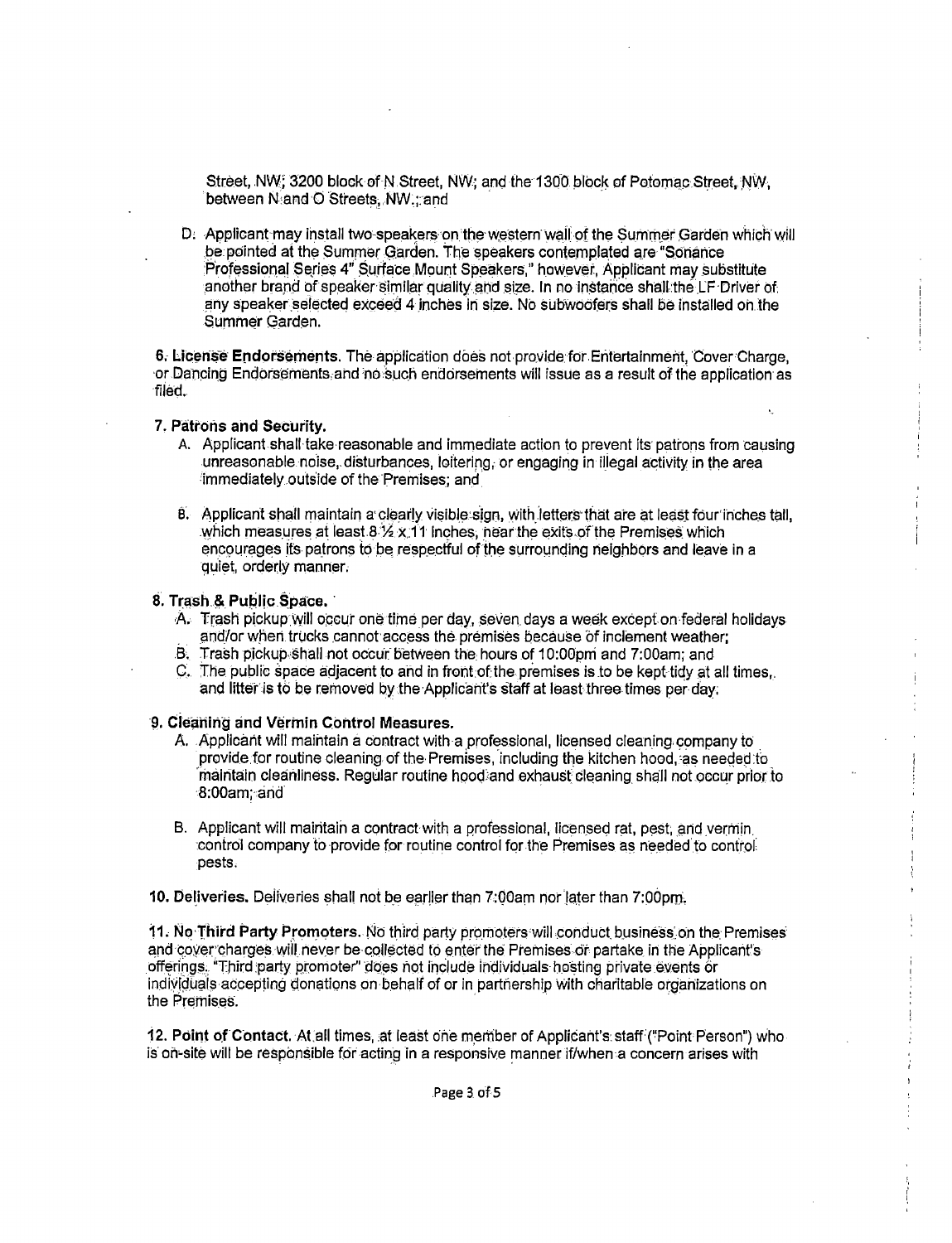neighboring residents. This Point Person shall understand the terms of this Agreement; be empowered to at all times enforce the terms set forth herein; and will contact Applicant's owners. as the situation necessitates.

13. Binding Effect. This Agreement shall be binding upon and enforceable against the Licensee and successors and assigns of the Applicant.

In consideration of the agreements set forth above, ANC2E and CAG shall, upon approval of this agreement by the Alcoholic Beverage Control Board, agree to withdraw their Protests of the application for the transfer of the License at the Premises.

 $\hat{\alpha}$ 

[signatures on the following page]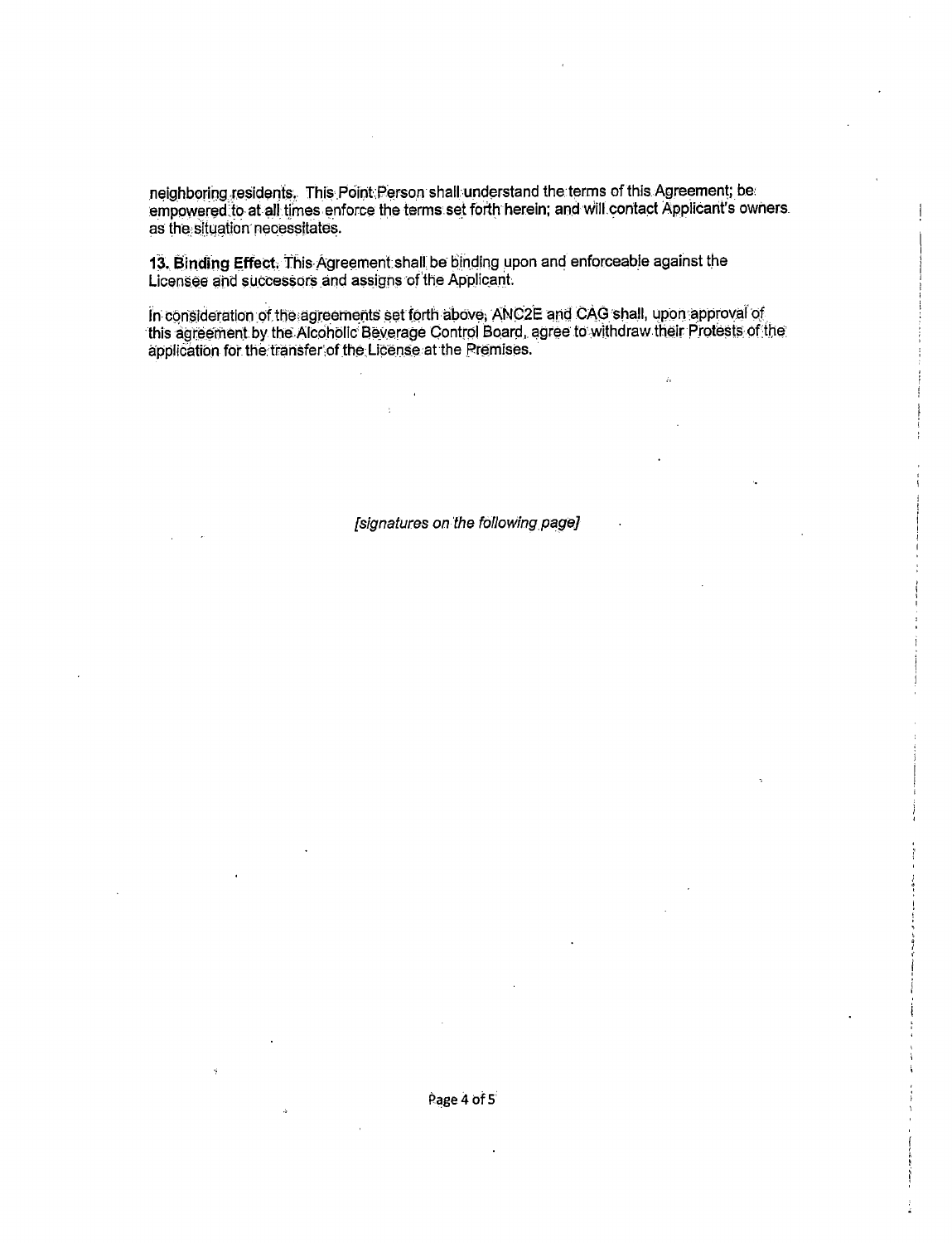IN WITNESS WHEREOF, The Parties have executed this Agreement as of the date first above<br>written

**ADVISORY NEIGHBORHOOD COMMISSION 2E** 

Date: 01/21/2020 Bv:

Rick Murphy, ANC 2E03 **Chair** 

THE CITIZENS ASSOCIATION OF GEORGETOWN

By: Cheryl Gray, President

**DONAHUELLC** 

By:

01-20-2020 Date: Noe T. Landin Manaol **Member** 

Date:

Page 5 of 5